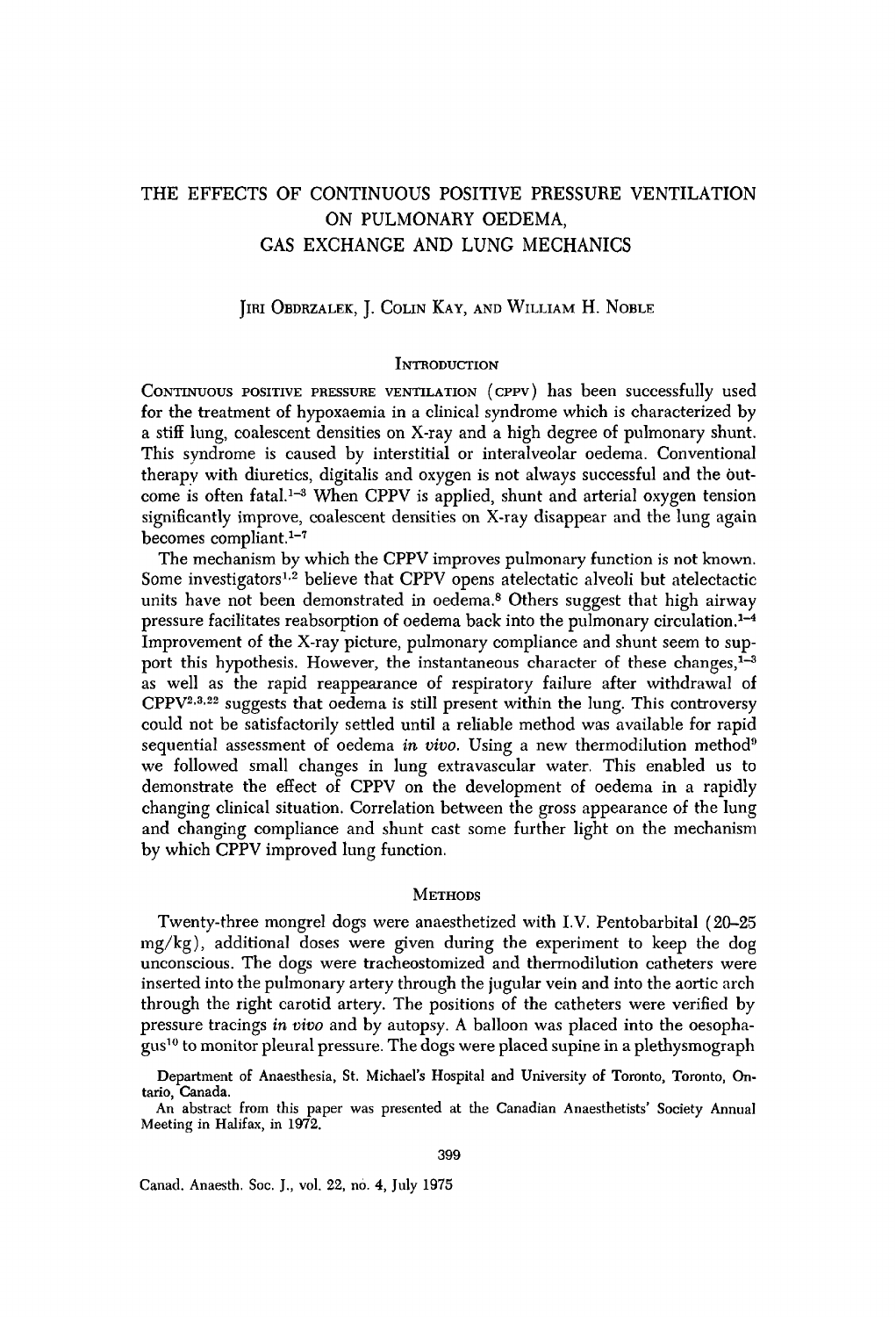| CANADIAN ANAESTHETISTS' SOCIETY JOURNAL               |                |               |              |                                                                                             |  |                                       |       |                       |              |                                                                                                                                                                                                                                                                                                                                                                                        |       |       |                         |                               |       |                                                                                                                 |
|-------------------------------------------------------|----------------|---------------|--------------|---------------------------------------------------------------------------------------------|--|---------------------------------------|-------|-----------------------|--------------|----------------------------------------------------------------------------------------------------------------------------------------------------------------------------------------------------------------------------------------------------------------------------------------------------------------------------------------------------------------------------------------|-------|-------|-------------------------|-------------------------------|-------|-----------------------------------------------------------------------------------------------------------------|
|                                                       |                |               | ◁            | ທິຂອງ<br>ທີ່ຂອງ                                                                             |  |                                       |       |                       | ◁            |                                                                                                                                                                                                                                                                                                                                                                                        |       |       | ທ22ທ2ຶທທາງ              |                               |       |                                                                                                                 |
|                                                       |                | After Dextran | CPPV         | 22595 538314<br>234888814                                                                   |  |                                       |       | Changes after Dextran | CPPV         |                                                                                                                                                                                                                                                                                                                                                                                        |       |       |                         |                               |       |                                                                                                                 |
|                                                       |                |               | <b>SPONT</b> | $\alpha$ and $\alpha$ and $\alpha$ and $\alpha$ and $\alpha$ and $\alpha$ and $\alpha$      |  |                                       |       |                       | <b>SPONT</b> | $77.57$<br>$77.57$<br>$77.57$<br>$77.57$<br>$77.57$<br>$77.57$<br>$77.57$<br>$77.57$<br>$77.57$<br>$77.57$<br>$77.57$<br>$77.57$<br>$77.57$<br>$77.57$                                                                                                                                                                                                                                 |       |       |                         |                               |       |                                                                                                                 |
|                                                       | Before Dextran | End           | ◁            | ທທທທາງ<br>ທານ                                                                               |  |                                       |       |                       |              | $\begin{array}{l} \mathsf{m}/\mathsf{kg} \\ 1/\mathsf{min} \\ \mathsf{m}/\mathsf{kg} \\ \mathsf{mm} \\ \mathsf{m} \\ \mathsf{m}/\mathsf{cm} \\ \mathsf{m}/\mathsf{cm} \\ \mathsf{m} \\ \mathsf{m} \\ \mathsf{m} \\ \mathsf{m} \\ \mathsf{m} \\ \mathsf{m} \\ \mathsf{m} \\ \mathsf{m} \\ \mathsf{m} \\ \mathsf{m} \\ \mathsf{m} \\ \mathsf{m} \\ \mathsf{m} \\ \mathsf{m} \end{array}$ |       |       |                         |                               |       |                                                                                                                 |
| THE EFFECT OF DEXTRAN INFUSION IN SPONT AND CPPV DOGS |                |               | CPPV         | $6.575$<br>$6.9515$<br>$6.9588$<br>$6.9588$<br>$6.9511$<br>$6.9511$<br>$6.9511$<br>$6.9511$ |  |                                       |       |                       |              |                                                                                                                                                                                                                                                                                                                                                                                        |       |       |                         |                               |       |                                                                                                                 |
|                                                       |                |               | <b>TKO4S</b> | 74768 9419<br>74768 9419                                                                    |  |                                       |       |                       |              | ETVL<br>QBN CO <sub>RAS</sub><br>CARCORAS<br>QSX<br>PV8                                                                                                                                                                                                                                                                                                                                |       |       |                         |                               |       | = not significant.                                                                                              |
|                                                       |                | Begin         | ◁            | ຕ<br>ແຕກຕາມ                                                                                 |  |                                       |       |                       | ◁            |                                                                                                                                                                                                                                                                                                                                                                                        |       |       | ທທທທທທ<br>ZZZZZZZww     |                               |       | = significant, NS                                                                                               |
|                                                       |                |               | CPPV         | 12282<br>12383 - 11221<br>1235528                                                           |  |                                       |       | inges before Dextran  | CPPV         |                                                                                                                                                                                                                                                                                                                                                                                        |       |       | $+1+1+1+1$              |                               |       |                                                                                                                 |
|                                                       |                |               | <b>SPONT</b> | 6.95                                                                                        |  | 1<br>4222215                          |       | ದೆ                    | <b>SPONT</b> | $+1+1$                                                                                                                                                                                                                                                                                                                                                                                 |       |       |                         |                               |       |                                                                                                                 |
|                                                       |                |               |              | $\frac{m}{k}$<br>$\frac{m}{k}$<br>$\frac{m}{k}$<br>$\frac{m}{k}$<br>$\frac{m}{k}$           |  | $m/cm$ H <sub>2</sub> O<br>$min$ $Hg$ | nm Hg |                       |              | $\frac{m}{\sqrt{mn}}$                                                                                                                                                                                                                                                                                                                                                                  | mi/kg | am Hg | $m/cm$ H <sub>2</sub> O | $\frac{m}{\%}$ $\frac{Hg}{Q}$ | nm Hg | $\Delta$ Difference between spoxr and cPPv groups, S = :<br>Significant change before or after dextran infusion |
|                                                       |                |               |              | $TV_{L}$                                                                                    |  | lduo;                                 |       |                       |              | TV <sub>L</sub>                                                                                                                                                                                                                                                                                                                                                                        |       |       | lqmp.                   |                               |       |                                                                                                                 |

TABLE I

INEIGION IN SPONT AND CPPV DOCS  $\alpha$   $\Omega$   $\alpha$   $\gamma$   $\gamma$  $\mathfrak{h}$  $\mathbf{G}_{\mathrm{eff}}$ 

400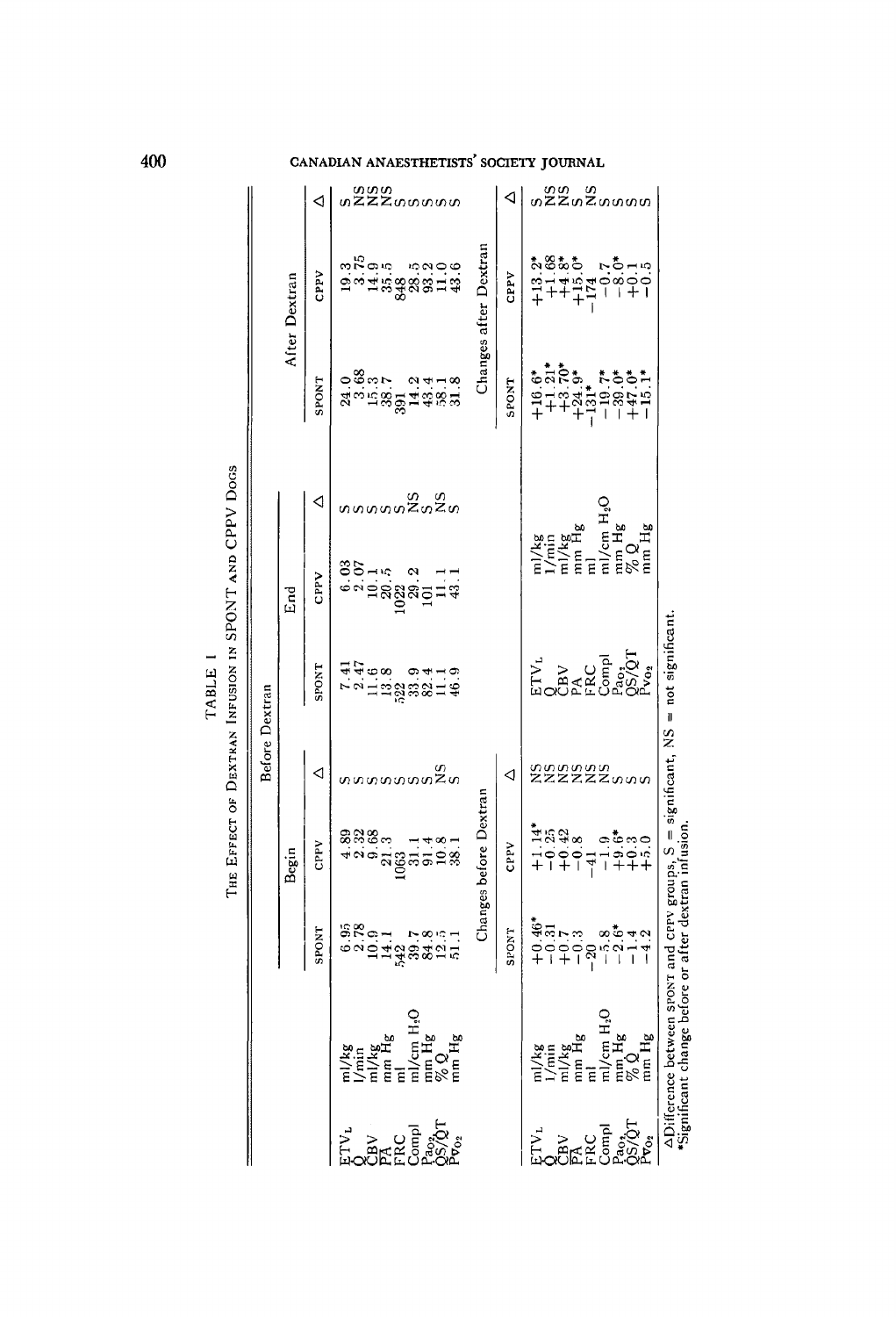connected to a wedge spirometer. Pulmonary arterial pressure (PAP), systemic arterial pressure, airway pressure, oesophageal and plethysmograph pressures were monitored by Statham transducers on a Beckman 6 Channel Recorder. FRC was measured by a method of DuBois.<sup>11</sup> Arterial and mixed venous blood samples were analysed for oxygen and carbon dioxide tensions on Clarke and Severinghaus electrodes (Radiometer-Copenhagen). Expired gas was analysed by an infrared capnograph and a paramagnetic oxygen analyser. Haemoglobin was measured by colorimetry. Oxygen consumption  $(\dot{V}_{0_2})$ , alveolar ventilation  $(\dot{V}_A)$ , dead space ( $V_{\rm p}/V_{\rm T}$ ) and shunt ( $\dot{Q}S/\dot{Q}T$ ) were calculated from standard equations<sup>12-15</sup> allowing correction for temperature and pressure changes.

Cardiac output  $\overline{Q}$ , central blood volume  $(CBV)$  and extravascular thermal volume ( $ETV<sub>L</sub>$ ) were calculated from thermal and electrical conductivity changes in the aorta, fol]owing a bolus injection of 3 per cent sodium chloride at room temperature into the pulmonary artery.  $ETV_L$  was used to monitor the volume of oedema in the lung. The method has been previously reported in detail.<sup>9</sup>

Several measurements established a baseline for each dog. Pulmonary oedema was then induced by a rapid infusion of dextran 40 into the right femoral vein. Fifteen dogs breathed spontaneously during the infusion and eight others were ventilated by the Harvard Pump and 16 cm  $H_2O$  of end expiratory pressure (CPPV) was applied. After the oedema was induced, CPPV was discontinued in five dogs which were then allowed to breathe spontaneously. Seven other dogs initially breathing spontaneously during the dextran infusion were later provided with CPPV. Mean volume and rate of dextran infusion were the same in spontaneously breathing and CPPV groups.

All measurements were repeated at 5 to 10-minute intervals. Twenty to thirty paired measurements of  $ETV<sub>L</sub>$ , CBV,  $\dot{Q}$ , FRC, Compliance,  $\dot{Q}S/\dot{Q}T$  and  $\dot{V}_{Q}$ , were made during each experiment. Only initial and final values both before and after the dextran infusion will be presented. Initial and final values before and after the use of CPPV will also be shown for all dogs where the ventilation was changed. Data from individual dogs were meaned and the differences between spontaneously breathing (SPONT) and ventilated (CPPV) group were examined by the Student's t test. Changes significant at  $P \le 0.5$  will be discussed.

At the end of each experiment the trachea was occluded at FRC and the heart was stopped by injecting 10 ml of saturated KC1 into the pulmonary artery. The chest was then opened and the pulmonary vessels ligated. The lungs were removed, and their appearance, volume and weight recorded. Pulmonary oedema was then measured directly using lung weight after dessication.

#### **RESULTS**

The effect of CPPV on the development of oedema and lung function is summarized in Table I. A small but significant rise of  $ETV<sub>L</sub>$  was seen in both groups prior to the infusion of dextran. This rise was approximately twice as fast in the CPPV group as in the spontaneously breathing dogs. Following the dextran infusion, oedema accumulated more rapidly in the spontaneously breathing dogs. The formation of oedema was not linear. The  $ETV<sub>L</sub>$  rise was initially slow but then it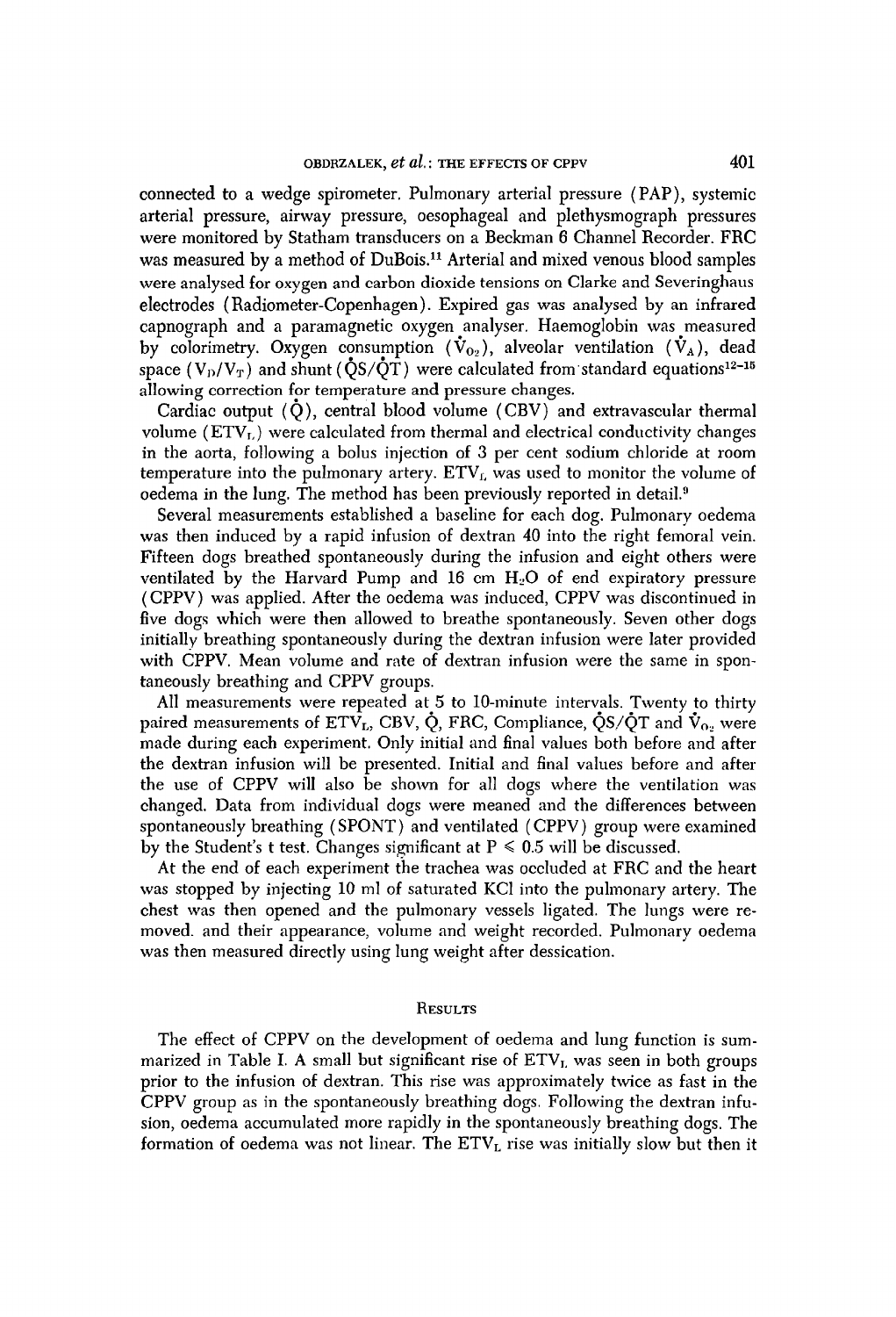

FIGURE 1. Dextran infusion in spontaneously breathing dogs and in dogs ventilated with CPPV. Vertical line marks beginning of the infusion. Dots represent mean values and bars show  $\pm$  one standard deviation.

rapidly accelerated, with the fastest rate of oedema formation at the end of each experiment (Figure 1). The application of CPPV prior to dextran infusion resulted in a small and instant drop of  $ETV_L$ , coinciding with a drop in the cardiac output (Table II). Once severe oedema was induced, ETV<sub>L</sub> continued to rise, regardless of application or removal of CPPV.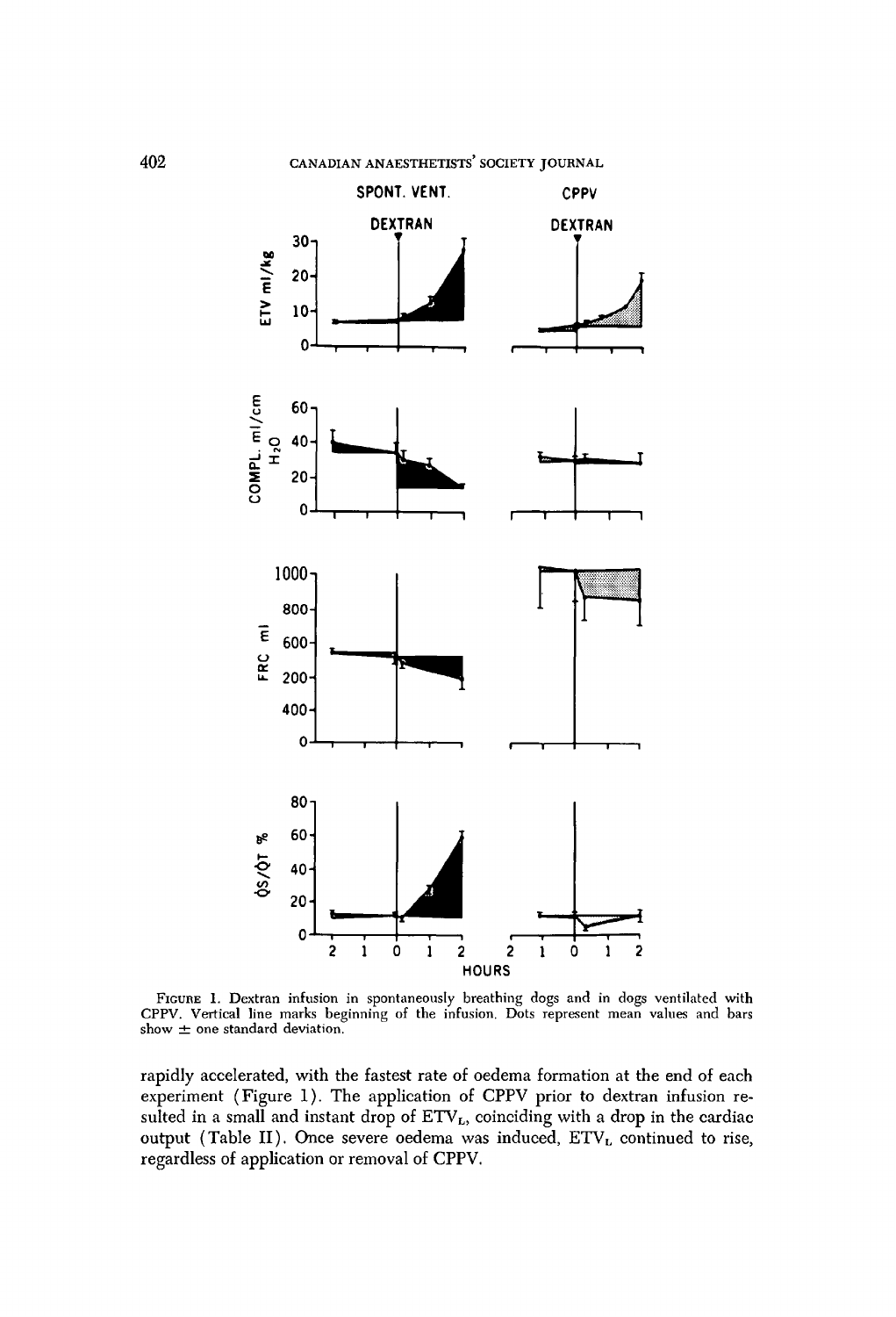|          |                                                                                                       |                    | ៜឨ៳ឨ៷៰៷៓៓៓៓៓                                                                                                                                                                                                                                                                                                                                      |
|----------|-------------------------------------------------------------------------------------------------------|--------------------|---------------------------------------------------------------------------------------------------------------------------------------------------------------------------------------------------------------------------------------------------------------------------------------------------------------------------------------------------|
| TABLE II |                                                                                                       | ◁                  |                                                                                                                                                                                                                                                                                                                                                   |
|          |                                                                                                       | CPPV to SPONT      |                                                                                                                                                                                                                                                                                                                                                   |
|          |                                                                                                       |                    | $1.8$ $\frac{3}{2}$ $\frac{3}{2}$ $\frac{3}{2}$ $\frac{3}{2}$ $\frac{3}{2}$ $\frac{3}{2}$ $\frac{3}{2}$ $\frac{3}{2}$ $\frac{3}{2}$ $\frac{3}{2}$ $\frac{3}{2}$ $\frac{3}{2}$ $\frac{3}{2}$ $\frac{3}{2}$ $\frac{3}{2}$ $\frac{3}{2}$ $\frac{3}{2}$ $\frac{3}{2}$ $\frac{3}{2}$ $\frac{3}{2}$ $\frac{3}{2}$ $\frac{3$                             |
|          |                                                                                                       | Oedema             | ៳<br>ຂັ້ນຕົນຕົນຕີ                                                                                                                                                                                                                                                                                                                                 |
|          |                                                                                                       | ◁                  | $7.70$<br>$+ 2.3$<br>$+ 78.4$<br>$+ 78.3$<br>$+ 74.3$<br>$+ 74.3$<br>$+ 6.2$<br>$+ 6.2$                                                                                                                                                                                                                                                           |
|          |                                                                                                       | SPONT to CPPV      | $\begin{array}{c}\n 14.1 \\  24.1 \\  32.1 \\  13.2 \\  14.2 \\  15.2 \\  16.2 \\  17.2 \\  18.2 \\  19.2 \\  19.2 \\  19.2 \\  19.2 \\  19.2 \\  19.2 \\  19.2 \\  19.2 \\  19.2 \\  19.2 \\  19.2 \\  19.2 \\  19.2 \\  19.2 \\  19.2 \\  19.2 \\  19.2 \\  19.2 \\  19.2 \\  19.2 \\  19.2 \\  19.2 \\  19.2 \\  19.2 \\  19.2 \\  19.2 \\  1$ |
|          |                                                                                                       |                    | $5\frac{3}{2}$ 190 9<br>$5\frac{3}{2}$ 190 9                                                                                                                                                                                                                                                                                                      |
|          |                                                                                                       |                    | និសលលលលាន<br>និសលលលល                                                                                                                                                                                                                                                                                                                              |
|          | EFFECT OF CPPV ON THE LUNG<br>(VENTILATION SUDDENLY CHANGED FROM SPONT TO CPPV OR FROM CPPV TO SPONT) | ◁                  | $\begin{array}{r} 1.75 \\ -1.51 \\ -1.52 \\ +1.74 \\ +1.1 \end{array}$                                                                                                                                                                                                                                                                            |
|          |                                                                                                       | Controls<br>to cPN | CPPV groups<br>$\frac{5}{2}$ .13                                                                                                                                                                                                                                                                                                                  |
|          |                                                                                                       | SPON:              | œι<br>$\frac{16}{2}$ and $\frac{16}{2}$ and $\frac{16}{2}$                                                                                                                                                                                                                                                                                        |
|          |                                                                                                       |                    | ifference between SPONT and<br>/cm H <sub>2</sub>                                                                                                                                                                                                                                                                                                 |
|          |                                                                                                       |                    |                                                                                                                                                                                                                                                                                                                                                   |

403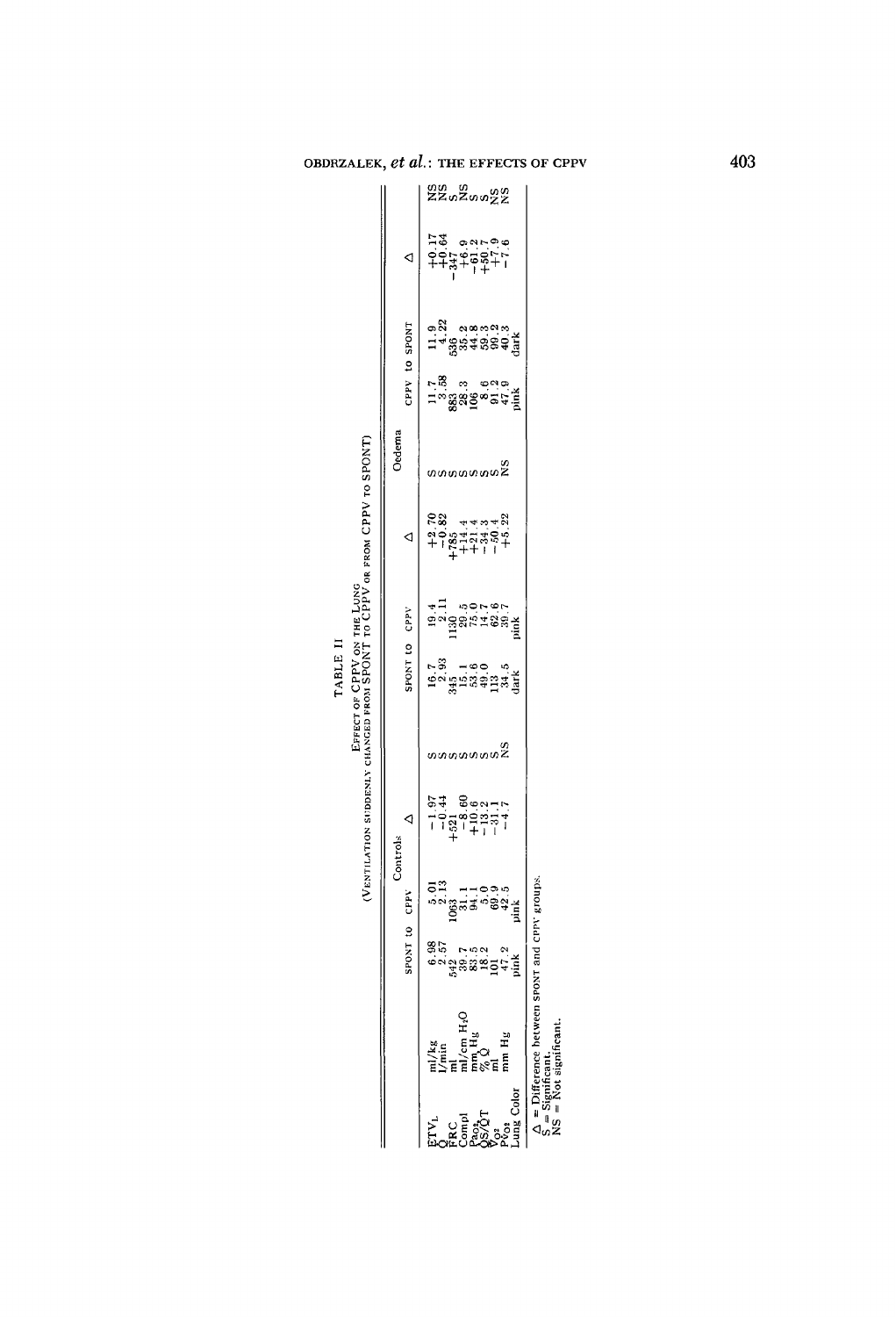

**FICUnE** 2-A. The effect of ventilation on gross appearanee of the lung. Formation of oedema was associated with extensive hepatization of lung tissue. Inflation of oedematous lung instantly reversed hepatization without reducing volume of oedema. Application of CPPV prevented hepatization of lung in oedema. Removal of CPPV led to rapid hepatization and outflow of froth.

FIGURE 2-B. Schematic drawing of pulmonary alveolus. Single deep inflation forced some gas into flooded alveolus. Application of CPPV overdistended alveolus and prevented complete flooding. Removal of CPPV decreased alveolar size and resulted in sudden and complete filling of the alveolus.

Prior to dextran infusion cardiac output and central blood volume were lower, whereas PAP was higher in the CPPV dogs (Table I). After dextran infusion the cardiac output, central blood volume and PAP were elevated to the same extent in both groups. When the infusion was stopped, cardiac output, central blood volume and PAP begin to decline whereas oedema formation steadily accelerated in both groups.

The FRC of the CPPV dogs was approximately twice that of the spontaneously breathing animals. No change of FRC was detected prior to dextran but FRC fell after infusion in both groups (Table I and Figure 1). Application of CPPV resulted in an instant rise of FRC; its removal was always followed by a rapid and then a more gradual decline of FRC values (Table II).

Higher compliance was found in spontaneously breathing dogs prior to dextran infusion. This rapidly deteriorated once the oedema started to accumulate. With CPPV no change of compliance was seen even in severe oedema (Table I and Figure 1). When CPPV was applied late in oedema, compliance improved, although the amount of oedema did not change. The removal of CPPV in oedema resulted in an instantaneous rise of compliance (not significant) which then fell rapidly (significant) ( Table II).

At postmortem examination the lungs of the spontaneously breathing dogs in oedema were heavier and larger than in the controls (Figure 2). Dependent lobes were dark and liver-like in consistency (hepatization). The extent of hepatization correlated with the final  $ETV<sub>L</sub>$ . The dark lobes contained serosanguinous fluid but no gas. The upper lobes were aerated pink and over-distended. In contrast the lungs of the CPPV dogs were bulky and uniformly pink. When CPPV was removed they developed dark areas in the dependent lobes and the picture was almost identical with the hepatization seen in the spontaneously breathing dogs. A single deep inflation instantly transformed dark, meaty lobes into pink and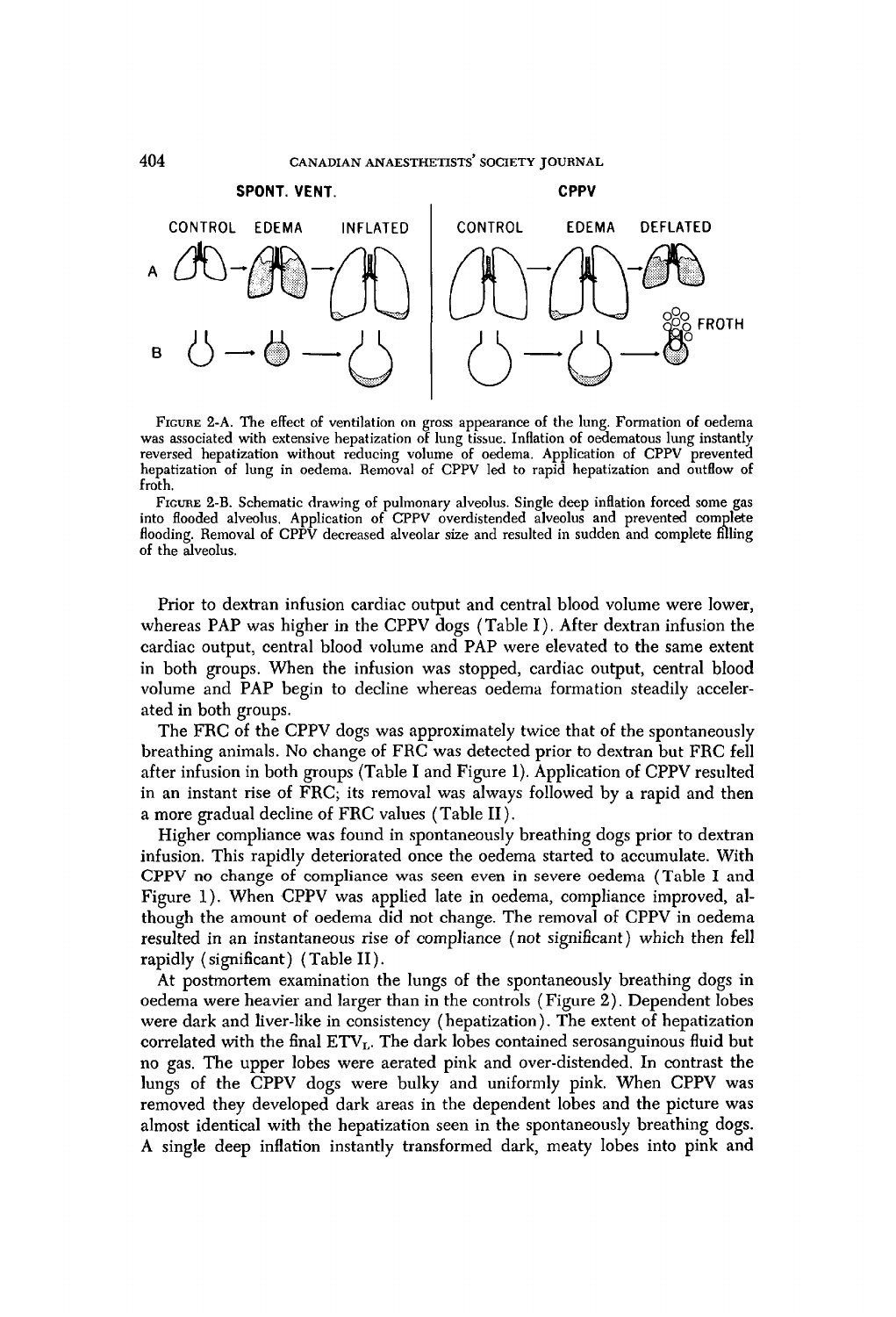aerated normal-appearing lung. When the inflating pressure was removed, affected lobes resumed their previous liver-like appearance. A single deep inflation or the removal of CPPV in oedema usually produced an outflow of froth. This was observed in living animals as well as in the excised lung specimens. Spontaneously breathing dogs rarely developed froth even in severe pulmonary oedema.

Decline of  $Pa_{02}$  coinciding with a rise of pulmonary shunt was seen in all spontaneously breathing dogs in oedema. Occasionally up to 80 per cent of the total cardiac output was shunted making these dogs severely hypoxemic. Shunt correlated well with the rising  $ETV<sub>L</sub>$  value and with the extent of pulmonary hepatization. In contrast, shunt in CPPV dogs remained small even in severe oedema and  $Pa_{0_2}$  seldom fell below 80 mm Hg (Table I). When CPPV was suddenly applied in oedema, shunt improved and  $Pa_{02}$  rose (Table II). This change was instantaneous in some dogs but more gradual in others. The best results were seen when a single deep inflation preceded the use of continuous positive pressure. Although  $Pa_{02}$  was improved, it never returned to pre-oedema values. The removal of CPPV in oedema produced a rapid rise in shunt and a profound drop of Pa $_{0}$ .

The sudden application of CPPV always resulted in a drop of cardiac output and systemic hypotension (Table II). When CPPV was used, 2 out of 15 dogs died quickly from circulatory failure despite an improvement in arterial oxygen tension. Mechanical ventilation also resulted in a significant reduction in oxygen consumption. This drop was greater in severe oedema than in controls. Although the changes were not significant, mixed venous oxygen tension declined when CPPV was used in controls, rose when CPPV was applied in severe oedema and fell when CPPV was removed in oedema.

#### **DISCUSSION**

#### *1. The Effect of CPPV on the Formation of Pulmonary Oedema*

The beneficial effect of elevated airway pressure on lung function in pulmonary oedema has been recognized for several years. The instantaneous improvements in radiological changes,  $Pa_{02}$ , shunt and pulmonary compliance led to speculation that oedema fluid is forced from the alveoli back into pulmonary circulation.<sup>1,4</sup>

Although we cannot comment on the prolonged use of CPPV our data suggest that the sudden elevation of airway pressure reverses pulmonary hepatization, improves  $Pa<sub>02</sub>$ , shunt and compliance without reducing the amount of oedema within the lung. CPPV slowed down but did not prevent the formation of oedema. We do not know why the dextran induced rise in  $ETV<sub>L</sub>$  was slower in the CPPV group. The volume of dextran and rate of infusion were the same in both groups. Pulmonary arterial pressures after dextran were also comparable, however, since the CPPV dogs had higher pulmonary artery pressures before dextran, the elevation brought on by dextran overload appeared to be relatively smaller. Therefore, the dextran induced rise of trans-capillary pressure was smaller in the CPPV group.

Since  $ETV<sub>L</sub>$  values depend to some extent on pulmonary perfusion<sup>16,17</sup> the question arises whether lower  $ETV<sub>L</sub>$  values seen in ventilated dogs merely reflect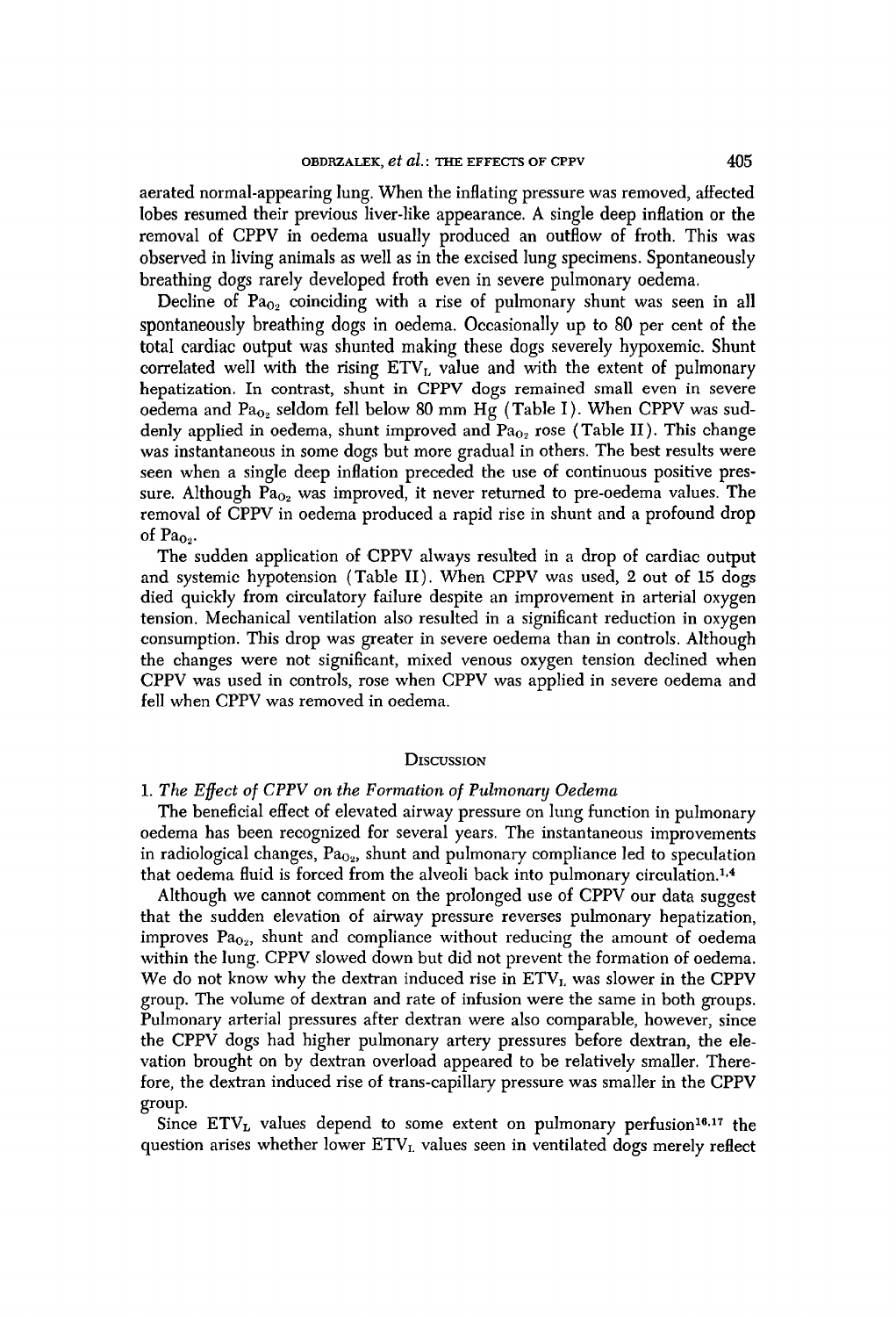### 406 CANADIAN ANAESTHETISTS' SOCIETY JOURNAL

a lower cardiac output in this group. Although this could be a factor in control dogs, dextran infusion grossly elevated cardiac output in both groups and it is unlikely that any oedema escaped detection due to incomplete perfusion of the lung. *In vitro* measurements showed good correlation between final ETV<sub>L</sub> values and the lung extravascular water measured directly in both groups at the end of each experiment.<sup>9</sup> We therefore believe that lower  $ETV<sub>L</sub>$  values in the CPPV group after dextran represent smaller quantities of oedema in these dogs.

It was interesting to find a small but consistent rise of  $ETV<sub>L</sub>$  in anaesthetized dogs prior to the dextran infusion. No change of pulmonary artery pressure was seen and cardiac output declined slightly during this period. Formation of oedema in anaesthetized controls was faster in the CPPV group and it appears as if CPPV hastens formation of oedema in the healthy lung. Whether this is caused by stretching of alveolar membranes or by interference with bronchial or lymphatic circulation is not known.

### 2. The Effect of CPPV on Mechanics of Ventilation

A decline of FRC in pulmonary oedema has been previously reported.<sup>18</sup> Airway closure, vascular congestion or alveolar oedema were suggested as the mechanism. A fall of FRC should be expected as puhnonary gas is gradually displaced by expanding central blood volume and oedema fluid.

Following the infusion of dextran a small decline of FRC was observed in both groups. This decline coincides with the rise of  $ETV<sub>L</sub>$  and CBV and was almost identical in the spontaneously breathing and CPPV groups of dogs. The overall decline of FRC was smaller than would be expected from the combined increases in  $ETV<sub>L</sub>$  and CBV values. This suggests that while some alveoli are flooded with oedema, empty alveoli compensated for the FRC lost by expanding their volume. The volume of the oedematous lung (measured by fluid displacement) was considerably increased. As expected, the application of CPPV produced a large increase in FRC and the reverse was seen when CPPV was discontinued.

In the normal lung, increased airway pressure distends aerated alveoli. In oedema, however, application of CPPV reverses hepatization of lung tissue. Some alveoli completely flooded with transudate become aerated and FRC also increases by recruitment of previously flooded alveolar units<sup>2,18</sup> (Figure 2).

The formation of oedema was associated with a decline of pulmonary compliance in all spontaneously breathing dogs. This was not the case when oedema was induced in dogs ventilated by CPPV. Despite the large volume of oedema present, puhnonary compliance remained high. The lung remained uniformly aerated and gross hepatization was never observed. It therefore appears that pulmonary compliance reflects aeration of alveolar units rather than the quantity of oedema within the lung. This point is further illustrated by the improvement of compliance despite the rise of  $ETV<sub>L</sub>$  when the CPPV is suddenly applied in oedema. By forcing some gas into previously flooded alveoli, total surface area is enlarged with a resulting improvement in lung compliance. This beneficial effect of CPPV is offset to some extent by over-distention of empty alveoli. Sudden removal of the high airway pressure can temporarily improve compliance simply by removing an overdistention factor. Actual behaviour of compliance will depend on the balance between overdistention and aeration of the flooded alveoli.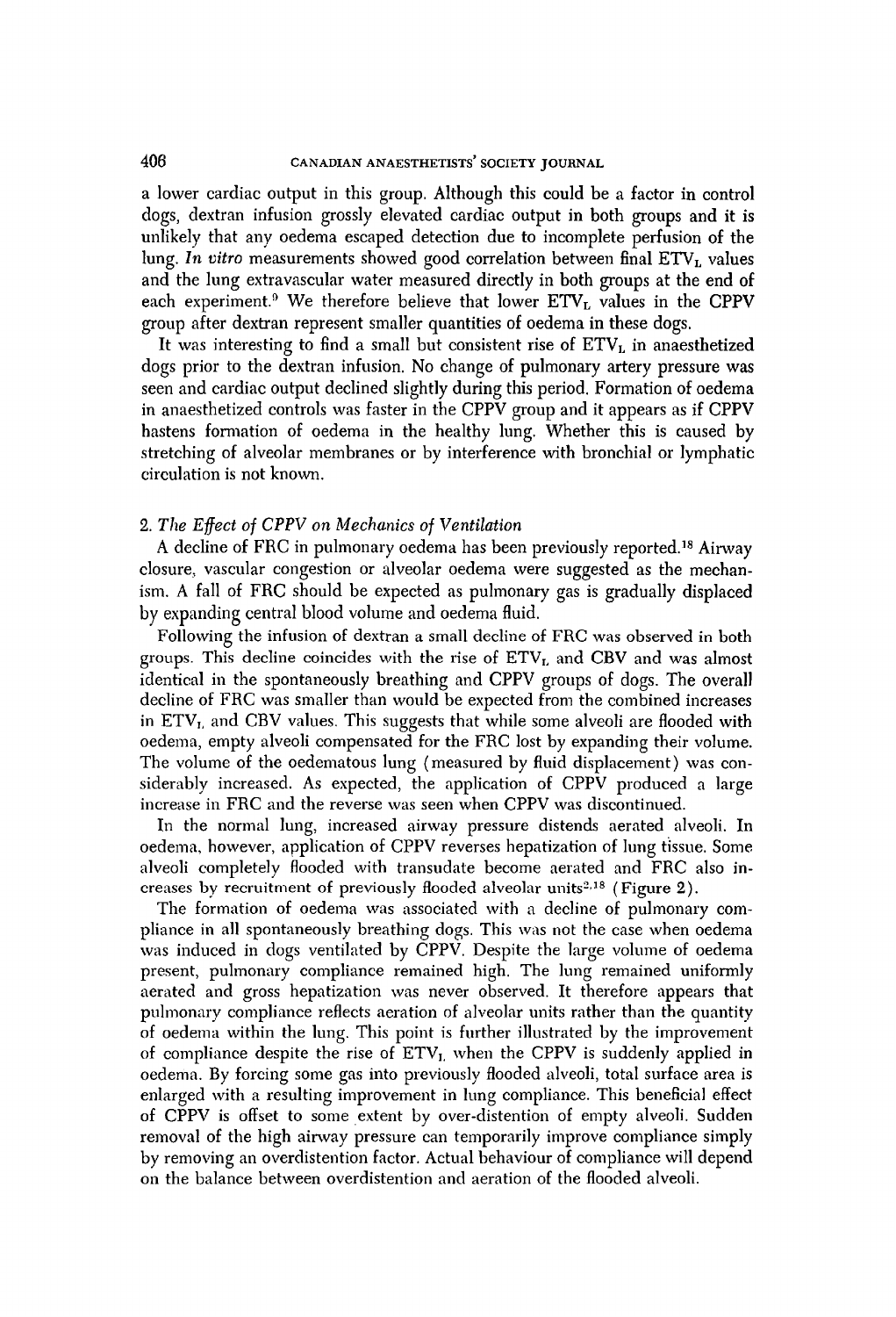# *3. The Effect of CPPV on Gas Exchange*

It is well recognized that the major defect in gas exchange in puhnonary oedema is the increase in pulmonary shunt.<sup>19</sup> In some of our dogs the shunted fraction rose to 80 per cent of the total cardiac output, but most dogs were sacrificed before they reached this stage. The degree of shunt correlated well with the extent of pulmonary hepatization. The lungs of the spontaneously breathing dogs in oedema were extensively hepatized and the shunted fraction of the cardiac output was high. The lungs of the CPPV dogs remained pink and uniformly aerated even in severe oedema and the shunt remained low. A single deep inflation or application of CPPV did not decrease the volume of oedema, but did improve aeration of the flooded alveoli and improved pulmonary shunt. This experience correlates well with others who showed an almost instantaneous rise of  $Pa_{02}$  following the application of CPPV.<sup>2-4</sup>

Although shunt and  $Pa_{02}$  improved, a drop of cardiac output on sudden application of CPPV was of such magnitude that oxygen transport was not significantly improved. Other investigators have pointed out this problem.<sup>3,4,6,20,21</sup> A gradual rise in airway pressure led to a less profound depression of cardiac output and the best results were seen when one or two deep inflations preceded gradual application of CPPV. The application of CPPV in severe oedema did not improve  $Pv_{02}$  or  $O_2$  transport while the use of CPPV during oedema induction clearly prevented their deterioration. While spontaneously breathing dogs became moribund within two hours after dextran, the CPPV dogs did remarkably well up to four hours afted dextran infusion. Once the airway pressure was lowered the animals died quickly.

The rising rate of oedema formation suggests that even alveoli distended by CPPV will finally fill up with fluid. In this respect the use of CPPV, however effective, must not be substituted for other methods dealing more directly with the formation of oedema or with the removal of alveolar fluid.

### **SUMMARY**

The effect of continuous positive pressure ventilation was studied in 23 dogs in whom pulmonary oedema was induced by rapid intravenous infusion of dextran 40. CPPV slowed but did not prevent the formation of oedema.

CPPV prevented or reversed the formation of liver-like areas in the dependent lobes, maintaining the oedematous lung compliant and aerated. This led to a reduction of shunt and an increase in  $Pa<sub>02</sub>$ . The use of CPPV decreased cardiac output and body oxygen consumption. Mixed venous oxygen tension was higher in dogs ventilated by CPPV and these dogs tolerated fulminant frothy oedema without distress.

# RÉSUMÉ

Ce travail avait pour but d'étudier les effets d'une ventilation à pression positive constante chez 23 chiens en œdème pulmonaire (causé par l'infusion rapide de Dextran 40). La pression positive continuelle a ralenti mais n'a pas empêché la formation d'œdème.

Elle a aussi empêché ou rendu réversible la formation de zones hépatisées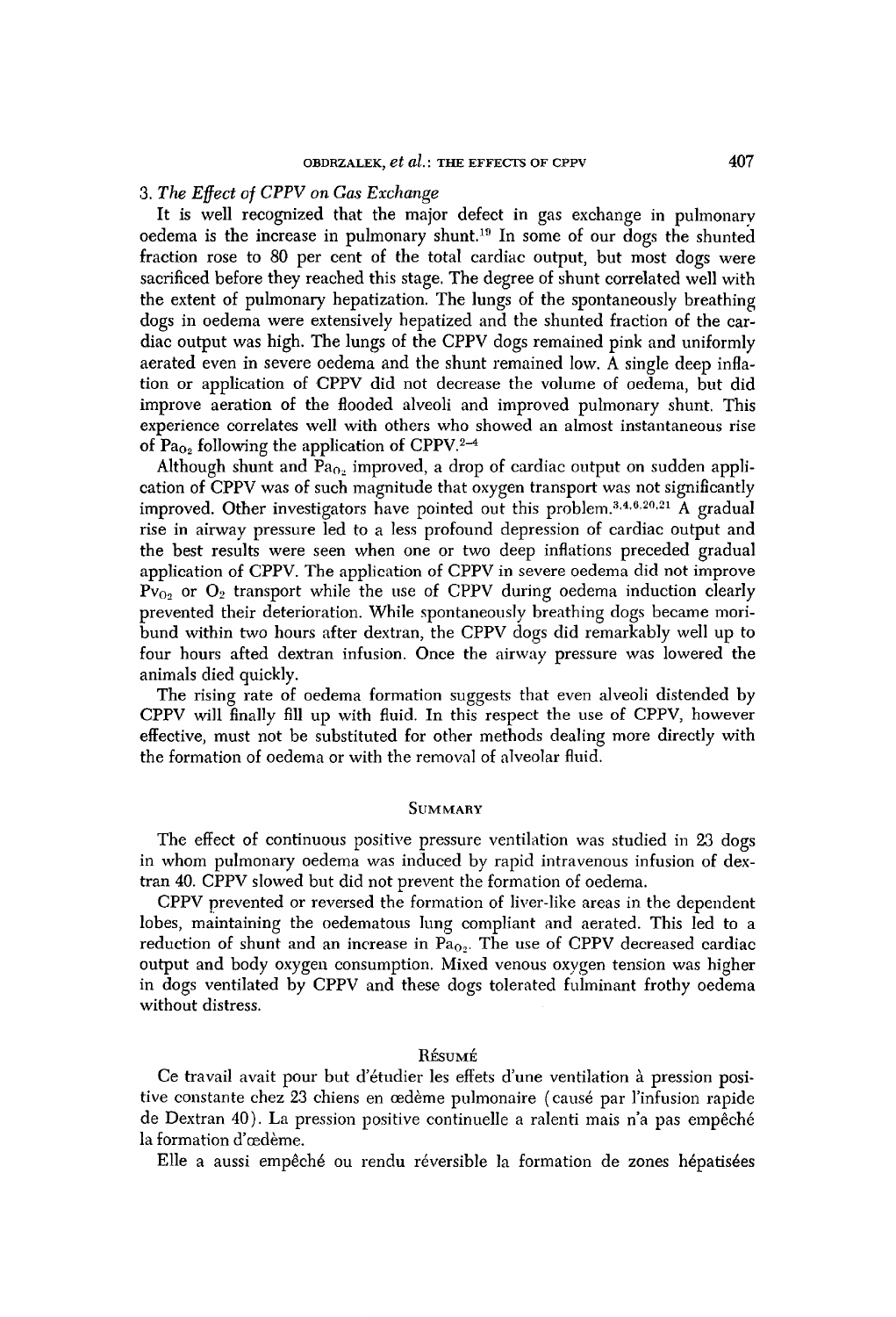### 408 CANADIAN ANAESTHETISTS' SOCIETY JOURNAL

dans les lobes déclives du poumon, tout en le maintenant compliant et aéré. Conséquemment, on a assisté à une diminution du shunt et une augmentation de la Pa<sub>02</sub>. La pression positive constante a diminué le débit cardiaque et la consommation d'oxygène. La pression partielle de l'oxygène dans le sang veineux mixte était plus élevée chez les chiens ventilés sous PEEP et ces chiens supportaient sans trop de détresse un œdème pulmonaire suraigu.

#### **ACKNOWLEDGMENTS**

This project was supported by an MRC Fellowship Grant.

The authors gratefully acknowledge considerable help from St. Michael's Hospital technicians and secretaries in conducting the experiments and preparing the manuscript.

#### REFERENCES

- 1. ASHBAUGH, D.G., PETTY, T.L., BIGELOW, D.B., & HARRIS, T.M. Continuous positive-pressure breathing (CPPB) in adult respiratory distress syndrome. J. Thor. and Cardiovasc. Surg. *57:31* (1969).
- 2, SUCEnMAN, H.J., OLOFSSON, K.B., POLLOCK, T.W., ACNEW, R.F., ROCERS, R.M., & MILLER, L.D. Continuous positive end-expiratory ventilation (PEEP) for the treatment of diffuse interstitial pulmonary edema. J. Trauma. *12:263* (1972.).
- 3. Kumar, A., Falke, K.J., Geffin, B., Aldridge, C.F., Laver, M.B., Lowenstein, E., & PONTOPPIDAN, H. Continuous positive-pressure ventilation in acute respiratory failure. N.E.J.M. *283:1430* (1970).
- 4. LUTCH, J.S. & MURRAY, J.F. Continuous positive-pressure ventilation: effects on systemic oxygen transport and tissue oxygenation. Ann. Internal Med. *76:193* (1972).
- 5. MCINTYRE, R.W., LAWS, A.K., & RAMACHANDRAN, P.R. Positive expiratory pressure plateau: improved gas exchange during mechanical ventilation. Can. Anaesth. Soc. J. *16:*  477 (1969).
- 6. PETTY, T.L., NETT, L.M., & ASHBAUGH, D.G. Improvement in oxygenation in the adult respiratory distress syndrome by positive end-expiratory pressure (PEEP). Resp. Care *16:173* (1971).
- 7. COLCAN, F.J. & MAROCCO, P.P. The cardiorespiratory effects of constant and intermittent positive pressure breathing. Anaesthesiology *36:444* (1972).
- 8. STAUe, N.C., NACANO, H., & PEARCE, M.L. Pulmonary edema in dogs, especially the sequence of fluid accumulation in the hmgs. J. Applied Physiol. *22:227* (1967).
- 9. NOBLE, W.H., OBDRZALEK, J., & KAY, J.C. A new technique for measuring pulmonary edema. J. Applied Physiol. 34:508 (1973).
- 10. Milic-Emili, J., Mead, J., Turner, J.M., & Glauser, E.M. Improved technique for estimating pleural pressure from esophageal balloons. J. Applied Physiol. *19:207* (1964).
- 11. Dubois, A.B., Botelho, S.Y., Bedell, G.N., Marshall, R., & Сомвое, J.H. Jr. A rapid plethysmographie method for measuring thoracic gas volume: a comparison with a nitrogen washout method for measuring functional residual capacity in normal subjects. J. Clinical Investig. 35:322 (1956).
- 12. *KUWAnA~,* S. & DUNCALF, D. Effect of anatomic shunt on physiologic deadspace-to-tidal volume ratio - a new equation. Anaesthesiology  $31:575$  (1969).
- 13. COMROE, J.H., JR., FORSTER, R.E., DUBOIS, A.B., BRISCOE, W.A., & CARLSEN, E. The hmg: clinical physiology and pulmonary function tests. 2nd edition. Chicago: Year Book Medical Publishers Inc. (1962).
- 14. DUNCALF, D. & KUWABARA, S. Computer analysis of respiratory data. Anaesthesia and Analgesia *50:719* ( 1971 ).
- 15. KELMAN, G.R. & NUNN, J.F. Nomograms for correction of blood  $P_{0.2}$ ,  $P_{C0.2}$ , pH and base excess for time and temperature. J. Applied Physiol. *21* : 1484 (1966).
- 16. KINK, B.W. Effect of alterations in pulmonary blood flow on lung-exchangeable water in the dog. J. Applied Physiol. *27:607* (1969).
- 17. LEVINE, O.R., MELLINS, R.B., & SENIOR, R.M. Extravascular hmg water and distribution of pulmonary blood flow in the dog. J. Applied Physiol. *28:166* (1970).